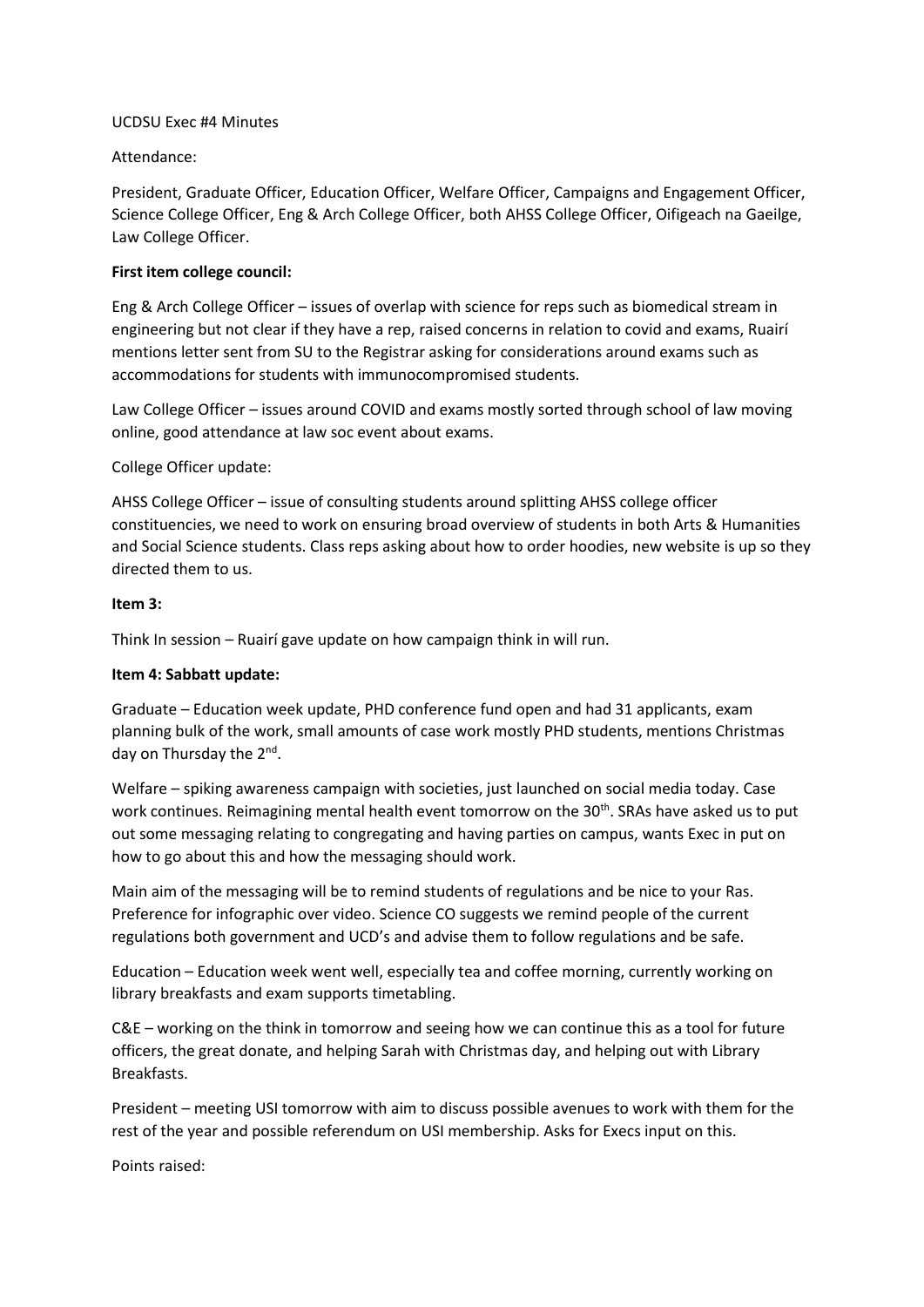- Lack of attention or concern on campus as people don't realise UCDs past with USI, sometimes they know we left but nothing more. Issue is that students don't notice USI.
- Issues that caused UCDSU to leave in the first place never really addressed.
- Delegate system mentioned and briefly explained, every college gets a certain number of delegates based on their size. How these delegates vote at their AGM is up to each college to decide e.g., do all delegates vote for the winner of the vote in their SU college, is it a free vote etc.
- Issue of how students already spend lots of money when they attend college. Often it can seem like they don't feel the benefits of all these fees and don't know where the money goes. If it happens that students would have to directly pay dues to USI they may not feel it is worth it. This may spark a bigger conversation around SU's including our own and their place within universities today. This may be positive or negative and we should consider this.
- Discussions around the benefits of having a stage at a national level. USI offers more concrete support to smaller colleges with small or young SUs through support, advice, and access to their staff if needed. Due to the size of UCD, the history of its SU, and the permanent staff we employ these supports would be of marginal use to us and the benefits to rejoining are related to protests and campaigns and how USI has a seat at a nationally recognized and consulted table.

# **Item 5:**

Student Representative Review Update to UMT EG update for exec:

The President goes down through the update document to talk about it

There is a mention of locally appointed class reps on board and in governance, and the Graduate Officer has raised this issue with UPB and was told to contact the Dean of Students as there are issues with colleges and school boards selecting their own reps and we don't have input there and can't be effective help to them

Science CO – mentions issue that class reps not allowed on to staff student forum as they had picked their own class reps.

C&E – we need schools to promote and engage with SU elections especially class reps, there needs to be an obligation on this.

Main points the language in the document needs to be stronger to ensure that the university really works with the SU to ensure that student union reps are given their place in decision making and consultative bodies in the university. This is because the SU is the recognized representative body in the university and the SU can stand over its elections. Currently it appears that only Schools and Colleges that have good relationships with individual sabbatical officers seem to be willing to engage with the SU and work to ensure that students are properly represented through elected representatives.

A Student Partnership forum is proposed in the document, there are some questions about its position in relation to other student focused committees on campus. However, this forum will include students from units such as Global, Residential Assistants, and Access Students who don't normally have a voice on university committees and will ensure there is as wide an input as possible from students into the forum. Questions of workload were raised but the forum is only due to meet twice a year at the beginning and end of the academic year so this shouldn't have a major impact on the sabbatical officer's workload.